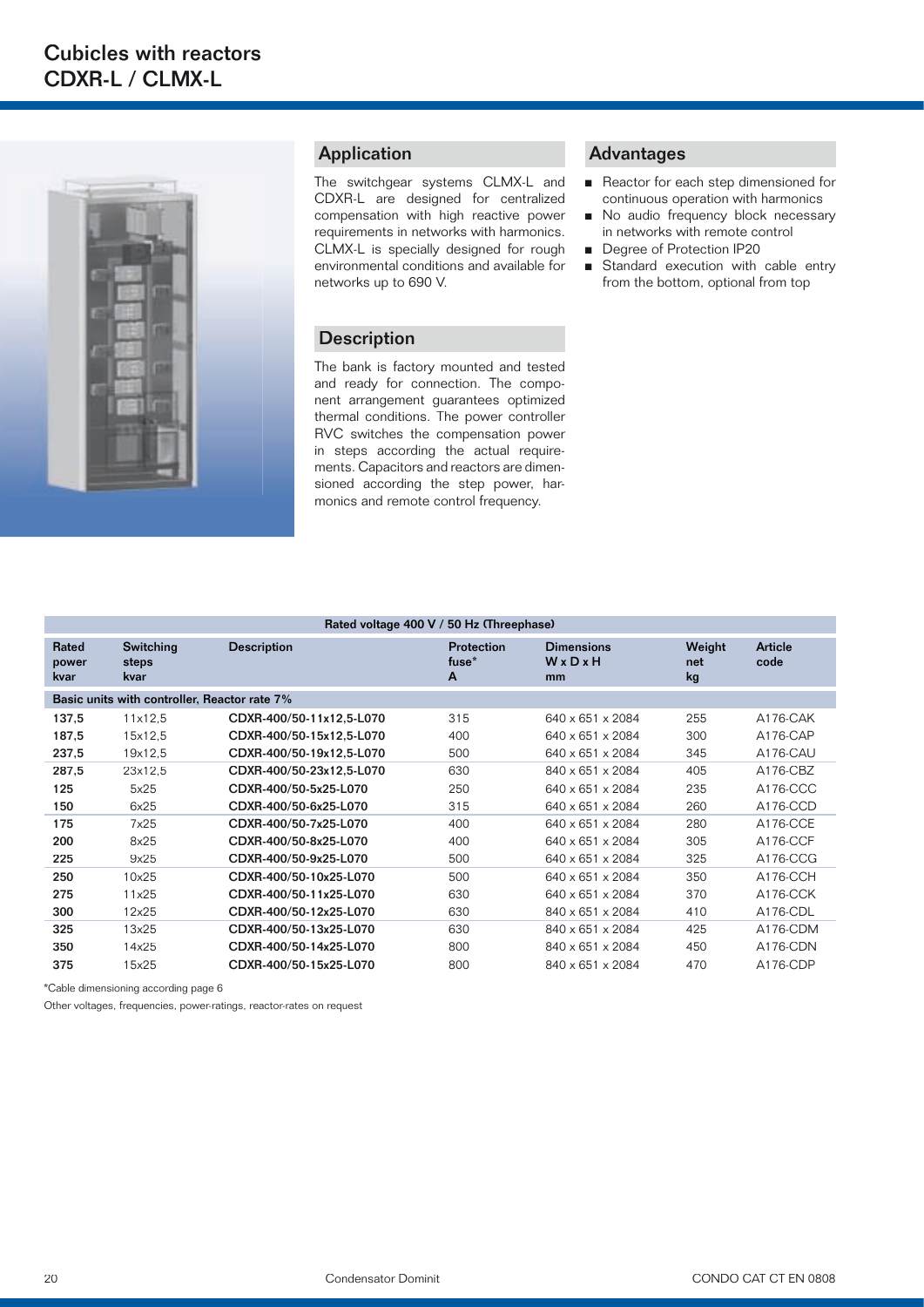# Cubicles with reactors CDXR-L / CLMX-L

| Rated voltage 400 V / 50 Hz (Threephase)                                  |                                                 |                          |                          |                                  |                     |                 |  |  |
|---------------------------------------------------------------------------|-------------------------------------------------|--------------------------|--------------------------|----------------------------------|---------------------|-----------------|--|--|
| Rated<br>power<br>kvar                                                    | Switching<br>steps<br>kvar                      | <b>Description</b>       | Protection<br>fuse*<br>A | <b>Dimensions</b><br>WxDxH<br>mm | Weight<br>net<br>kg | Article<br>code |  |  |
| 150                                                                       | 3x50                                            | CDXR-400/50-3x50-L070    | 315                      | 640 x 651 x 2084                 | 255                 | A176-CEA        |  |  |
| 200                                                                       | 4x50                                            | CDXR-400/50-4x50-L070    | 400                      | 640 x 651 x 2084                 | 300                 | A176-CEB        |  |  |
| 250                                                                       | 5x50                                            | CDXR-400/50-5x50-L070    | 500                      | 640 x 651 x 2084                 | 345                 | A176-CEC        |  |  |
| 300                                                                       | 6x50                                            | CDXR-400/50-6x50-L070    | 630                      | 640 x 651 x 2084                 | 385                 | A176-CED        |  |  |
| 350                                                                       | 7x50                                            | CDXR-400/50-7x50-L070    | 800                      | 840 x 651 x 2084                 | 445                 | A176-CFE        |  |  |
| 400                                                                       | 8x50                                            | CDXR-400/50-8x50-L070    | 800                      | 840 x 651 x 2084                 | 490                 | A176-CFF        |  |  |
| Extension units without controller, without sidewalls, Reactor rate 7%    |                                                 |                          |                          |                                  |                     |                 |  |  |
| 100                                                                       | 2x50                                            | CDXR-400/50-2x50-L070/E  | 200                      | 640 x 651 x 2084                 | 180                 | <b>F176-CKB</b> |  |  |
| 150                                                                       | 3x50                                            | CDXR-400/50-3x50-L070/E  | 315                      | 640 x 651 x 2084                 | 225                 | <b>F176-CKC</b> |  |  |
| 200                                                                       | 4x50                                            | CDXR-400/50-4x50-L070/E  | 400                      | 640 x 651 x 2084                 | 265                 | <b>F176-CKD</b> |  |  |
| 250                                                                       | 5x50                                            | CDXR-400/50-5x50-L070/E  | 500                      | 640 x 651 x 2084                 | 315                 | <b>F176-CKE</b> |  |  |
| 300                                                                       | 6x50                                            | CDXR-400/50-6x50-L070/E  | 630                      | 640 x 651 x 2084                 | 355                 | <b>F176-CKF</b> |  |  |
| 350                                                                       | 7x50                                            | CDXR-400/50-7x50-L070/E  | 800                      | 840 x 651 x 2084                 | 415                 | <b>F176-CKG</b> |  |  |
| 400                                                                       | 8x50                                            | CDXR-400/50-8x50-L070/E  | 800                      | 840 x 651 x 2084                 | 460                 | <b>F176-CKH</b> |  |  |
|                                                                           | Basic units with controller, Reactor rate 12,5% |                          |                          |                                  |                     |                 |  |  |
| 137,5                                                                     | 11x12.5                                         | CDXR-400/50-11x12,5-L125 | 315                      | 640 x 651 x 2084                 | 280                 | A176-EAK        |  |  |
| 187,5                                                                     | 15x12,5                                         | CDXR-400/50-15x12,5-L125 | 400                      | 640 x 651 x 2084                 | 335                 | A176-EAP        |  |  |
| 237,5                                                                     | 19x12,5                                         | CDXR-400/50-19x12,5-L125 | 500                      | 640 x 651 x 2084                 | 390                 | A176-EAU        |  |  |
| 287,5                                                                     | 23x12,5                                         | CDXR-400/50-23x12,5-L125 | 630                      | 840 x 651 x 2084                 | 455                 | A176-EBZ        |  |  |
| 125                                                                       | 5x25                                            | CDXR-400/50-5x25-L125    | 250                      | 640 x 651 x 2084                 | 260                 | A176-ECC        |  |  |
| 150                                                                       | 6x25                                            | CDXR-400/50-6x25-L125    | 315                      | 640 x 651 x 2084                 | 290                 | A176-ECD        |  |  |
| 175                                                                       | 7x25                                            | CDXR-400/50-7x25-L125    | 400                      | 640 x 651 x 2084                 | 315                 | A176-ECE        |  |  |
| 200                                                                       | 8x25                                            | CDXR-400/50-8x25-L125    | 400                      | 640 x 651 x 2084                 | 345                 | A176-ECF        |  |  |
| 225                                                                       | 9x25                                            | CDXR-400/50-9x25-L125    | 500                      | 640 x 651 x 2084                 | 370                 | A176-ECG        |  |  |
| 250                                                                       | 10x25                                           | CDXR-400/50-10x25-L125   | 500                      | 640 x 651 x 2084                 | 400                 | A176-ECH        |  |  |
| 275                                                                       | 11x25                                           | CDXR-400/50-11x25-L125   | 630                      | 640 x 651 x 2084                 | 420                 | A176-ECK        |  |  |
| 300                                                                       | 12x25                                           | CDXR-400/50-12x25-L125   | 630                      | 840 x 651 x 2084                 | 465                 | A176-EDL        |  |  |
| 325                                                                       | 13x25                                           | CDXR-400/50-13x25-L125   | 630                      | 840 x 651 x 2084                 | 490                 | A176-EDM        |  |  |
| 350                                                                       | 14x25                                           | CDXR-400/50-14x25-L125   | 800                      | 840 x 651 x 2084                 | 520                 | A176-EDN        |  |  |
| 375                                                                       | 15x25                                           | CDXR-400/50-15x25-L125   | 800                      | 840 x 651 x 2084                 | 540                 | A176-EDP        |  |  |
| 150                                                                       | 3x50                                            | CDXR-400/50-3x50-L125    | 315                      | 640 x 651 x 2084                 | 280                 | A176-EEA        |  |  |
| 200                                                                       | 4x50                                            | CDXR-400/50-4x50-L125    | 400                      | 640 x 651 x 2084                 | 335                 | A176-EEB        |  |  |
| 250                                                                       | 5x50                                            | CDXR-400/50-5x50-L125    | 500                      | 640 x 651 x 2084                 | 390                 | A176-EEC        |  |  |
| 300                                                                       | 6x50                                            | CDXR-400/50-6x50-L125    | 630                      | 640 x 651 x 2084                 | 440                 | A176-EED        |  |  |
| 350                                                                       | 7x50                                            | CDXR-400/50-7x50-L125    | 800                      | 840 x 651 x 2084                 | 510                 | A176-EFE        |  |  |
| 400                                                                       | 8x50                                            | CDXR-400/50-8x50-L125    | 800                      | 840 x 651 x 2084                 | 560                 | A176-EFF        |  |  |
| Extension units without controller, without sidewalls, Reactor rate 12,5% |                                                 |                          |                          |                                  |                     |                 |  |  |
| 100                                                                       | 2x50                                            | CDXR-400/50-2x50-L125/E  | 200                      | 640 x 651 x 2084                 | 195                 | F176-EKB        |  |  |
| 150                                                                       | 3x50                                            | CDXR-400/50-3x50-L125/E  | 315                      | 640 x 651 x 2084                 | 250                 | <b>F176-EKC</b> |  |  |
| 200                                                                       | 4x50                                            | CDXR-400/50-4x50-L125/E  | 400                      | 640 x 651 x 2084                 | 305                 | F176-EKD        |  |  |
| 250                                                                       | 5x50                                            | CDXR-400/50-5x50-L125/E  | 500                      | 640 x 651 x 2084                 | 360                 | F176-EKE        |  |  |
| 300                                                                       | 6x50                                            | CDXR-400/50-6x50-L125/E  | 630                      | 640 x 651 x 2084                 | 410                 | F176-EKF        |  |  |
| 350                                                                       | 7x50                                            | CDXR-400/50-7x50-L125/E  | 800                      | 840 x 651 x 2084                 | 475                 | F176-EKG        |  |  |
| 400                                                                       | 8x50                                            | CDXR-400/50-8x50-L125/E  | 800                      | 840 x 651 x 2084                 | 530                 | F176-EKH        |  |  |

\*Cable dimensioning according page 6

Other voltages, frequencies, power-ratings, reactor-rates on request